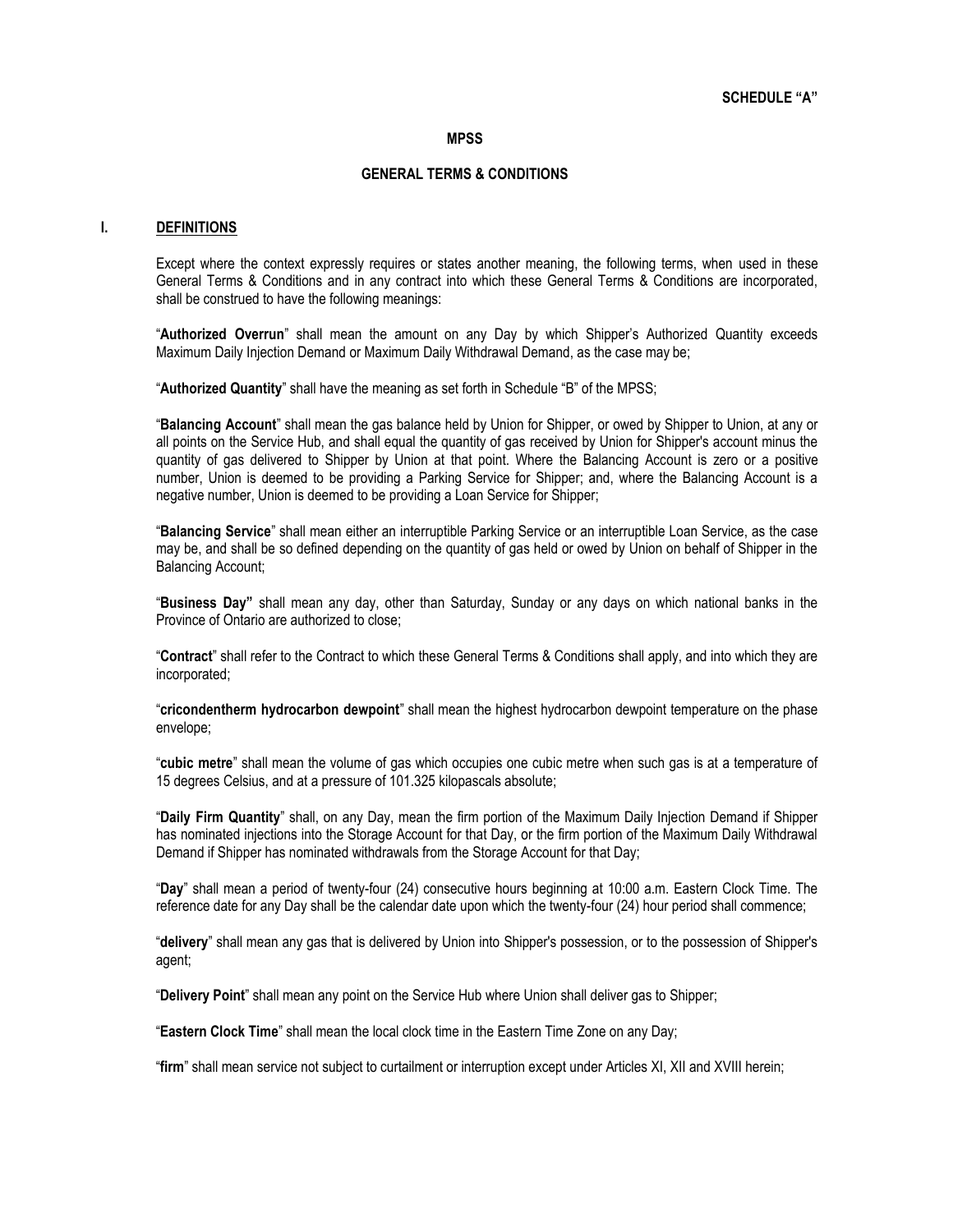"**gas**" shall mean gas as defined in the Ontario Energy Board Act, 1998, S.O. 1998, c.15, Sch. B, as amended, supplemented or re-enacted from time to time;

"gross heating value" shall mean the total heat expressed in megajoules per cubic metre (MJ/m<sup>3</sup>) produced by the complete combustion at constant pressure of one (1) cubic metre of gas with air, with the gas free of water vapour and the temperature of the gas, air and products of combustion at standard temperature and all water formed by the combustion reaction condensed to the liquid state;

"**Hourly Injection Quantity**" shall mean the Maximum Daily Injection Demand divided by 20.

"**Hourly Withdrawal Quantity**" shall mean the Maximum Daily Withdrawal Demand divided by 20.

"**hydrocarbon dewpoint**" shall mean temperature at a specific pressure where hydrocarbon vapour condensation begins;

"**interruptible service**" or "**Interruptible**" shall mean service subject to curtailment or interruption, after notice, at any time;

"**Interruptible Service HUB Contract**" shall mean a contract between Shipper and Union under which Union provides interruptible Services;

"**Interconnecting Pipeline**" shall mean a pipeline that directly connects to the Union pipeline system;

"**joule**" (J) shall mean the work done when the point of application of a force of one (1) newton is displaced a distance of one (1) metre in the direction of the force. The term "**megajoule**" (MJ) shall mean 1,000,000 joules. The term "**gigajoule**" (GJ) shall mean 1,000,000,000 joules;

"**Loan Service**" shall mean a service whereby Union delivers a quantity of gas (such quantity to be known as the "**Loaned Quantity**") to Shipper at a Delivery Point and debits Shipper's Balancing Account accordingly, and an equal quantity of gas is subsequently returned by Shipper to Union at that same point, at which time the Shipper's Balancing Account is credited accordingly;

"m<sup>3"</sup> shall mean cubic metre of gas and "10<sup>3</sup>m<sup>3"</sup> shall mean 1,000 cubic metres of gas;

"**Month**" shall mean the period beginning at 10:00 a.m. Eastern Clock Time on the first day of a calendar month and ending at 10:00 a.m. Eastern Clock Time on the first day of the following calendar month;

"**NAESB**" shall mean North American Energy Standards Board;

"**Name Change Service**" shall mean an administrative service whereby Union acknowledges for Shipper a change in title of a gas quantity from Shipper to a third party at a Delivery or Receipt Point;

"**OEB**" shall mean the Ontario Energy Board;

"**Parking Service**" shall mean a service whereby Union receives a quantity of gas (such quantity to be known as the "**Parked Quantity**") from Shipper at a Receipt Point and credits Shipper's Balancing Account accordingly, and an equal quantity of gas is subsequently returned by Union to Shipper at that same point, at which time the Shipper's Balancing Account is debited accordingly;

"**pascal**" "(**Pa**)" shall mean the pressure produced when a force of one (1) newton is applied to an area of one (1) square metre. The term "**kilopascal**" "(**kPa**)" shall mean 1,000 pascals;

"**receipt**" shall mean any gas that is delivered into Union's possession, or the possession of Union's agent;

"**Receipt Point**" shall mean any point on the Service Hub where Union shall receive gas from Shipper;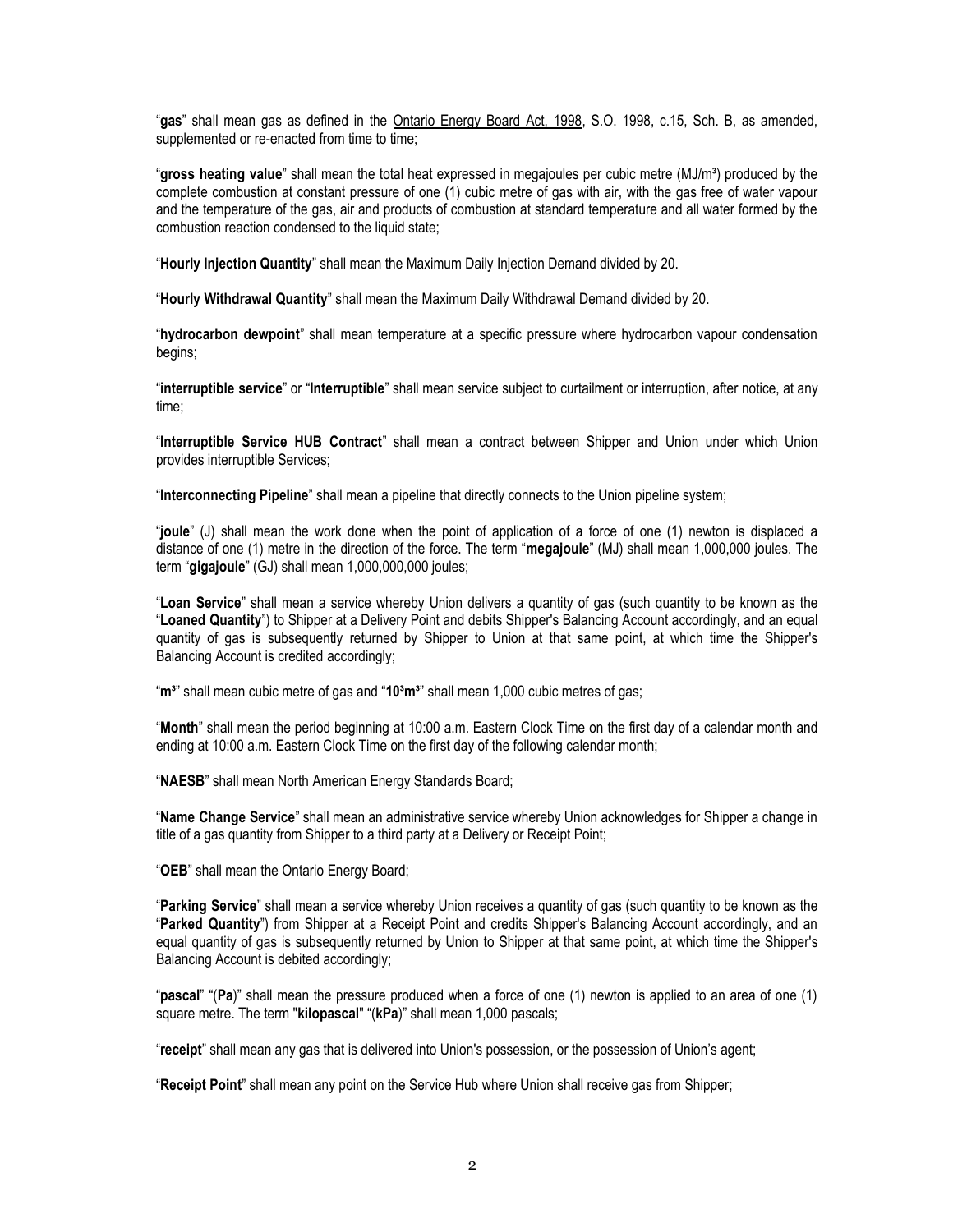"**Service Hub**" shall mean Union's transmission and underground storage facilities, and points of interconnection of those facilities with the facilities of any other company's gas pipeline;

"**Shipper**" shall have the meaning as defined in the Contract, and shall also include Shipper's agent(s);

"**Shipper Quantity**" shall, on any gas day, be equal to the greater of: (i) the Authorized Quantity for that Day; and (ii) the nomination duly made by Shipper in good faith prior to the nomination deadline for the first nomination window applicable for that Day; provided that in no event shall the Shipper Quantity exceed the Daily Firm Quantity;

"**specific gravity**" shall mean density of the gas divided by density of air, with both at a temperature of 15 degrees Celsius, and at a pressure of 101.325 kilopascals absolute;

"**Storage Account**" shall mean the gas balance held by Union for Shipper and shall equal the quantity of gas received by Union for Shipper's account minus the quantity of gas delivered to Shipper by Union. Where the Storage Account is zero or a positive number, Union is deemed to be providing a Storage Service, as defined in the Contract, for Shipper:

"**Taxes**" shall mean any tax (other than tax on income or tax on property), duty, royalty, levy, license, fee or charge not included in the charges and rates as per the applicable rate schedule (including but not limited to charges under any form of cap and trade, carbon tax, or similar system) and that is levied, assessed or made by any governmental authority on the gas itself, or the act, right, or privilege of producing, severing, gathering, storing, transporting, handling, selling or delivering gas under the Contract;

"**TCPL**" shall mean TransCanada PipeLines Limited;

"**Unauthorized Overrun**" shall have the meaning as set forth in Schedule "B" of the MPSS;

**"Union"** means Enbridge Gas Inc. operating as Union Gas; and

"**Wobbe Number**" shall mean gross heating value of the gas divided by the square root of its specific gravity.

# **II. GAS QUALITY**

- 1. Natural Gas: The minimum gross heating value of the gas delivered to/by Union hereunder, shall be thirty-six (36) megajoules per cubic metre. The maximum gross heating value of the gas delivered to/by Union hereunder shall be forty point two (40.2) megajoules per cubic metre. The gas to be delivered hereunder to Union may be a commingled supply from Shipper's gas sources of supply. The gas to be delivered by Union may be a commingled supply from Union's sources of gas supply; provided, however, that helium, natural gasoline, butane, propane and other hydrocarbons, except methane, may be removed prior to delivery to Shipper. Further, Union may subject, or permit the subjection of, the gas to compression, dehydration, cooling, cleaning and other processes.
- 2. Freedom from objectionable matter: The gas to be delivered to/by Union hereunder,
	- a. shall be commercially free from bacteria, sand, dust, gums, crude oils, lubricating oils, liquids, chemicals or compounds used in the production, treatment, compression or dehydration of the gas or any other objectionable substance in sufficient quantity so as to render the gas toxic, unmerchantable or cause injury to, or interference with, the proper operation of the lines, regulators, meters or other appliances through which it flows,
	- b. shall not contain more than seven (7) milligrams of hydrogen sulphide per cubic metre of gas, nor more than four hundred and sixty (460) milligrams of total sulphur per cubic metre of gas,
	- c. shall not contain more than five (5) milligrams of mercaptan sulphur per cubic metre of gas,
	- d. shall not contain more than two point zero (2.0) molar percent by volume of carbon dioxide in the gas,
	- e. shall not contain more than zero point four (0.4) molar percent by volume of oxygen in the gas,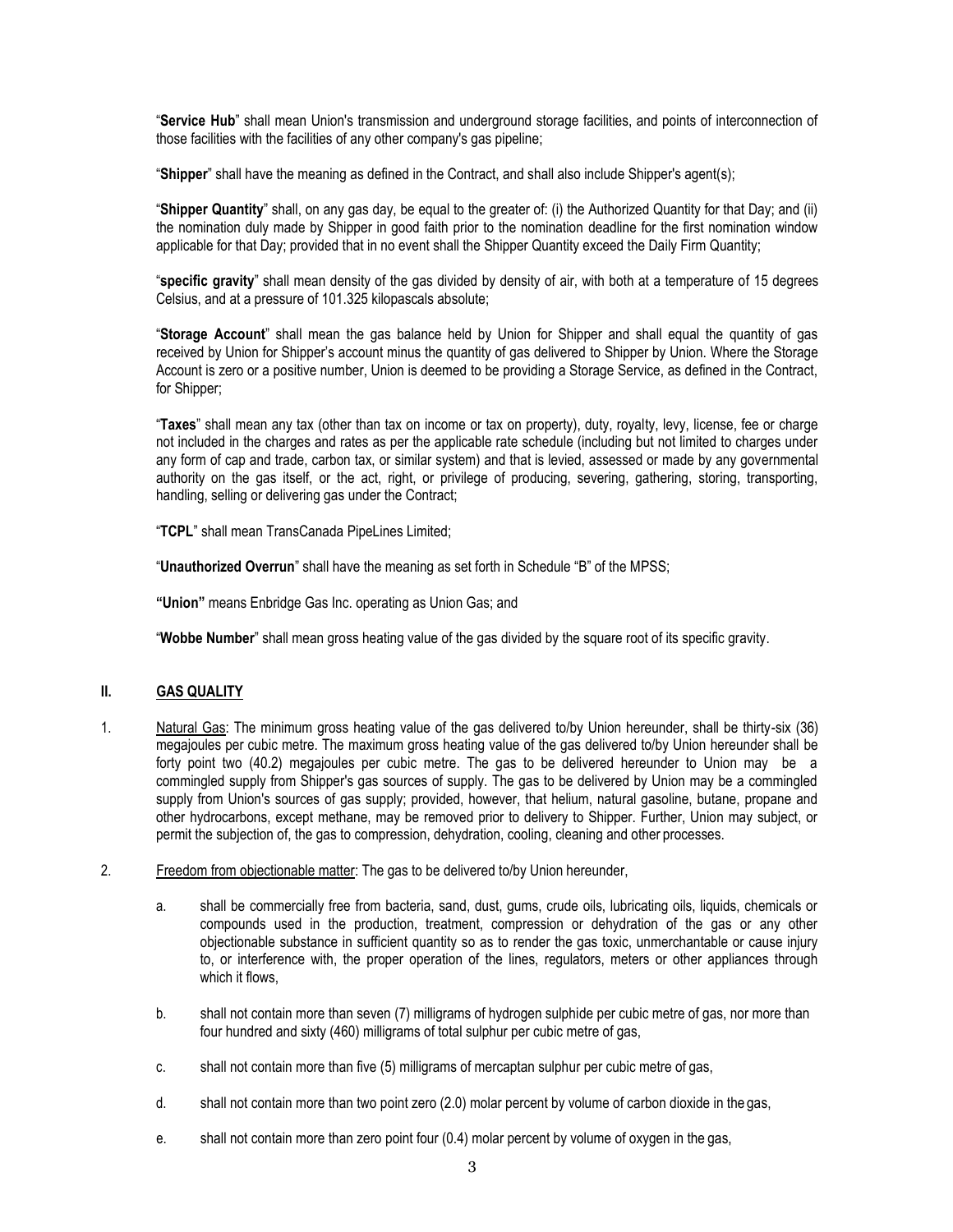- f. shall not contain more than zero point five (0.5) molar percent by volume of carbon monoxide in the gas,
- g. shall not contain more than four point zero (4.0) molar percent by volume of hydrogen in the gas,
- h. shall not contain more than sixty-five (65) milligrams of water vapour per cubic metre of gas,
- i. shall not have a cricondentherm hydrocarbon dewpoint exceeding minus eight (-8) degrees Celsius,
- j. shall have Wobbe Number from forty seven point fifty (47.50) megajoules per cubic metre of gas to fifty one point forty six (51.46) megajoules per cubic metre of gas, maximum of one point five (1.5) mole percent by volume of butane plus (C4+) in the gas, and maximum of four point zero (4.0) mole percent by volume of total inerts in the gas in order to be interchangeable with other Interconnecting Pipeline gas.
- 3. Non-conforming Gas: In addition to any other right or remedy of a party, each party shall be entitled to refuse to accept delivery of any gas which does not conform to any of the specifications set out in this Article II.
- 4. Quality of Gas Received: The quality of the gas to be received by Union hereunder is to be of a merchantable quality and in accordance with the quality standards as set out by Union in this Article II, but, Union will also accept gas of a quality as set out in any other Interconnecting Pipeline's general terms and conditions, provided that all Interconnecting Pipelines accept such quality of gas. In addition to any other right or remedy of a party, each party shall be entitled to refuse to accept delivery of any gas which does not conform to any of the specifications set out in Union's MPSS Rate Schedule.

# **III. MEASUREMENTS**

1. Storage, Transportation, and/or Sales Unit: The unit of the gas delivered to Union shall be a megajoule or a gigajoule. The unit of gas transported or stored by Union shall be a megajoule or a gigajoule. The unit of gas delivered by Union shall be a megajoule, a gigajoule, a cubic metre  $(m<sup>3</sup>)$  or one thousand cubic metres (10 $\frac{3}{2}$ m<sup>3</sup>), at Union's discretion.

### 2. Determination of Volume and Energy:

- a. The volume and energy amounts determined under the Contract shall be determined in accordance with the Electricity and Gas Inspection Act (Canada), RSC 1985, c E-4- (the "**Act**") and the Electricity and Gas Inspection Regulations, SOR 86/131 (the "**Regulations**"), and any documents issued under the authority of the Act and Regulations and any amendments thereto.
- b. The supercompressibility factor shall be determined in accordance with either the "Manual for Determination of Supercompressibility Factors for Natural Gas" (PAR Project NX-19) published in 1962 or with American Gas Association Transmission Measurement Committee Report No. 8, Nov. 1992, at Union's discretion, all as amended from time to time.
- c. The volume and/or energy of the gas delivered to/by Union hereunder shall be determined by the measurement equipment designated in Article VII herein.
- d. Upon request by Union, Shipper shall obtain measurement of the total quantity of gas received by Union hereunder from the Interconnecting Pipeline. Such measurement shall be done in accordance with established practices between Union and the Interconnecting Pipeline.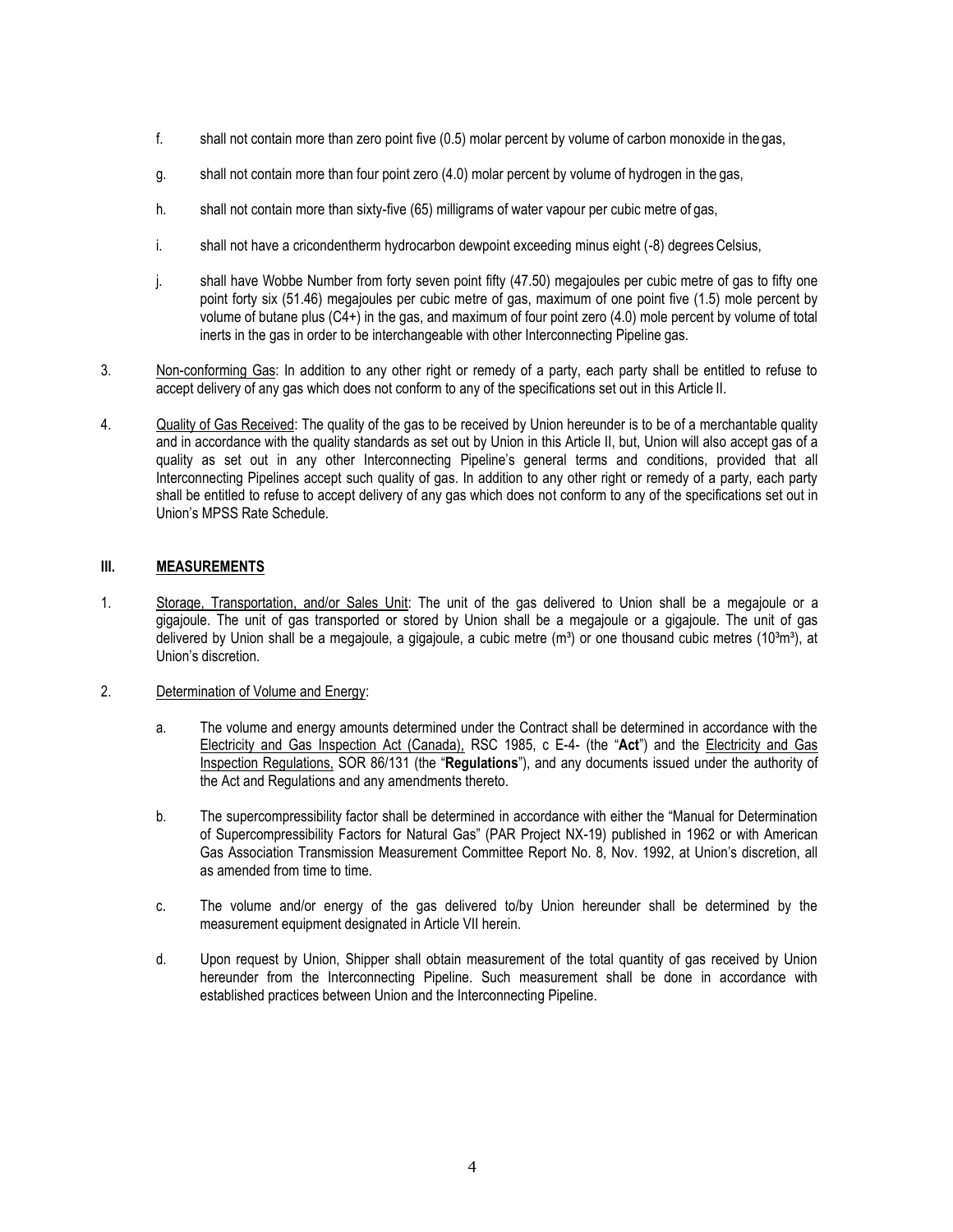# **IV. RECEIPT POINT AND DELIVERY POINT**

Unless otherwise specified in the Contract, the point or points of receipt and point or points of delivery for all gas to be covered hereunder shall be on the outlet side of the measuring stations located at or near the point or points of connection specified in the Contract, where possession of the gas changes from one party to the other.

# **V. POSSESSION OF AND RESPONSIBILITY FOR GAS**

### 1. Possession of Gas:

- a. Union accepts no responsibility for any gas prior to such gas being delivered to Union at a Receipt Point or after its delivery by Union at a Delivery Point. As between the parties hereto, Union shall be deemed to be in control and possession of and responsible for all such gas from the time that such gas enters Union's system until such gas is delivered to Shipper. Title to the gas shall not transfer to Union when it takes possession of the gas, or at any other time, unless the parties specifically agree otherwise, such as, including without limitation, under Article IX Section 5 herein.
- b. Shipper agrees that Union is not a common carrier and is not an insurer of Shipper's gas, and that Union shall not be liable to Shipper or any third party for loss of gas in Union's possession, except to the extent such loss is caused entirely by Union's negligence or wilful misconduct.
- 2. Title to Gas: Shipper represents and warrants to Union that Shipper shall have good and marketable title to, or legal authority to deliver to Union, all gas delivered to Union hereunder. Furthermore, Shipper hereby agrees to indemnify and save Union harmless from all suits, actions, debts, accounts, damages, costs, losses and expenses arising from or out of claims of any or all third parties to such gas or on account of Taxes, or other charges thereon.

# **VI. FACILITIES ON SHIPPER'S PROPERTY**

Except under those conditions where Union is delivering to TCPL for TCPL or Shipper at Parkway (TCPL), or to an Interconnecting Pipeline, or where otherwise specified in the Contract, the following will apply:

- 1. Construction and Maintenance: Union, at its own expense may construct, maintain and operate on Shipper's property at the delivery point a measuring station properly equipped with a meter or meters and any other necessary measuring equipment for properly measuring the gas redelivered under the Contract. Shipper will grant to Union a lease and/or rights-of-way over property of Shipper as required by Union to install such facilities and to connect same to Union's pipeline.
- 2. Entry: Union, its servants, agents and each of them may at any reasonable time, on notice (except in cases of emergency) to Shipper or his duly authorized representative, enter Shipper's property for the purpose of constructing, maintaining, removing, operating and/or repairing station equipment.
- 3. Property: The said station and equipment will be and remain the property of Union notwithstanding it is constructed on and attached to the realty of Shipper, and Union may at its own expense remove it upon termination of the Contract and will do so if so requested by Shipper.

### **VII. MEASURING EQUIPMENT**

- 1. Metering by Union: Union will install and operate meters and related equipment as required and in accordance with the Act and Regulations referenced in Article III herein.
- 2. Metering by Others: In the event that all or any gas delivered to/by Union hereunder is measured by a meter that is owned and operated by an Interconnecting Pipeline, then Union and Shipper agree to accept that metering for the purpose of determining the volume and energy of gas delivered to/by Union on behalf of the Shipper. The standard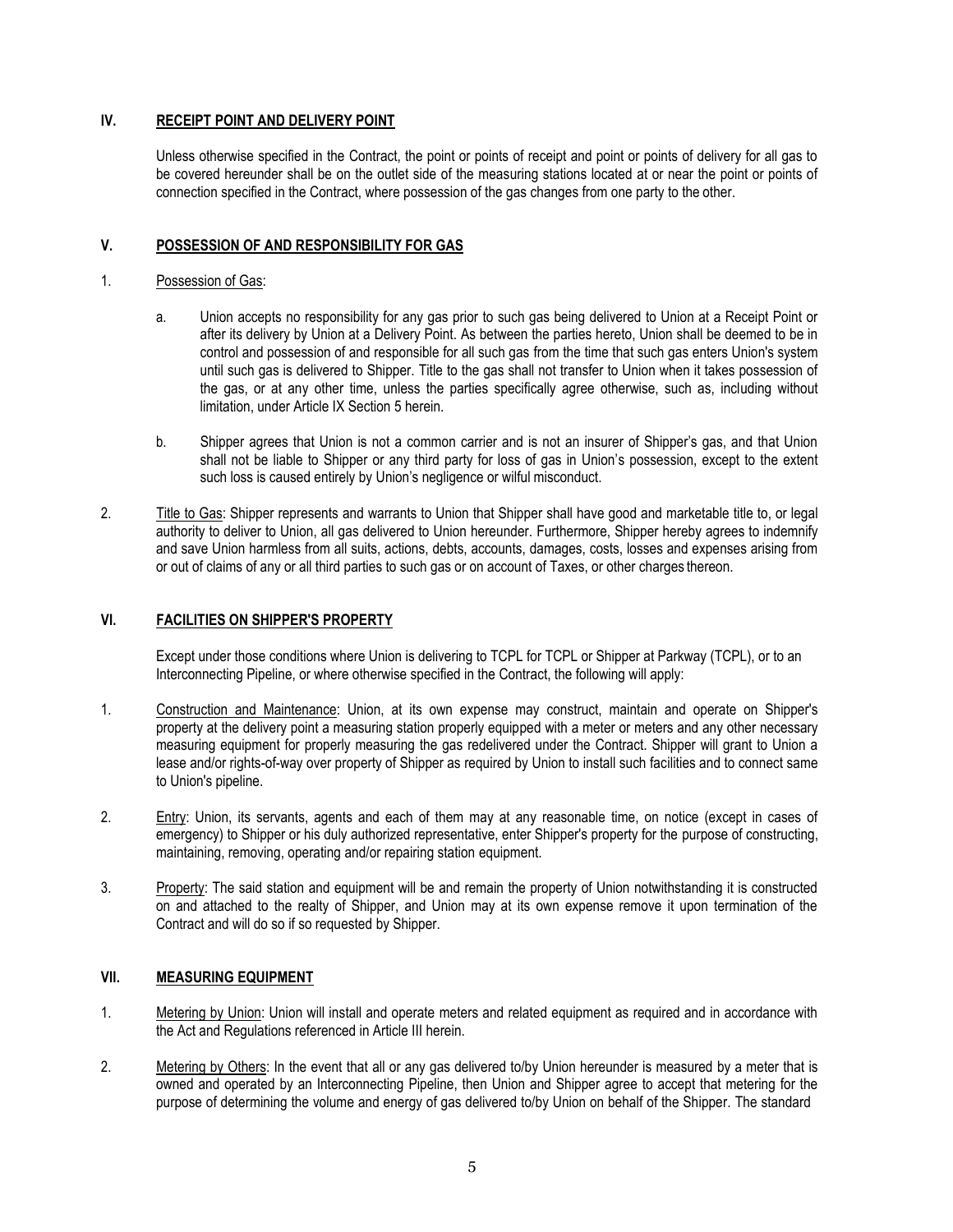of measurement and tests for the gas delivered to/by Union hereunder shall be in accordance with the general terms and conditions as incorporated in that Interconnecting Pipeline company's gas tariff as approved by its regulatory body.

- 3. Check Measuring Equipment: Shipper may install, maintain and operate, at the redelivery point, at its own expense, such check measuring equipment as desired, provided that such equipment shall be so installed as not to interfere with the operation of Union's measuring equipment at or near the delivery point, and shall be installed, maintained and operated in conformity with the same standards and specifications applicable to Union's meteringfacilities.
- 4. Rights of Parties: The measuring equipment installed by either party, together with any building erected by it for such equipment, shall be and remain its property. However, Union and Shipper shall have the right to have representatives present at the time of any installing, reading, cleaning, changing, repairing, inspecting, testing, calibrating, or adjusting done in connection with the other's measuring equipment used in measuring or checking the measurement of deliveries of gas to/by Union under the Contract. Either party will give the other party reasonable notice of its intention to carry out the acts herein specified. The records from such measuring equipment shall remain the property of their owner, but upon request each will submit to the other its records and charts, together with calculations therefrom, for inspection and verification, subject to return within ten (10) days after receipt thereof.
- 5. Calibration and Test of Measuring Equipment: The accuracy of Union's measuring equipment shall be verified by Union at reasonable intervals, and if requested, in the presence of representatives of Shipper, but Union shall not be required to verify the accuracy of such equipment more frequently than once in any thirty (30) day period. In the event either party notifies the other that it desires a special test of any measuring equipment, the parties shall cooperate to secure a prompt verification of the accuracy of such equipment. The expense of any such special test, if called for by Shipper, shall be borne by Shipper if the measuring equipment tested is found to be in error by not more than two per cent (2%). If, upon test, any measuring equipment is found to be in error by not more than two per cent (2%), previous recordings of such equipment shall be considered accurate in computing receipts and deliveries of gas, but such equipment shall be adjusted at once to record as near to absolute accuracy as possible. If the test conducted shows a percentage of inaccuracy greater than two percent (2%), the financial adjustment, if any, shall be calculated in accordance with the Act and Regulations, as may be amended from time to time and in accordance with any successor statutes and regulations.
- 6. Preservation of Metering Records: Union and Shipper shall each preserve for a period of at least six (6) years all test data, and other relevant records.
- 7. Error in Metering or Meter Failure: In the event of an error in metering or a meter failure, (such error or failure being determined through check measurement by Union or any other available method), then Shipper shall enforce its rights as Shipper with the Interconnecting Pipeline(s) to remedy such error or failure including enforcing any inspection and/or verification rights and procedures.

### **VIII. BILLING**

- 1. Monthly Billing Date: Union shall render bills on or before the tenth (10<sup>th</sup>) day of each month for all services furnished during the preceding Month. Such charges may be based on estimated quantities, if actual quantities are unavailable in time to prepare the billing. Union shall provide, in a succeeding Month's billing, an adjustment based on any difference between actual quantities and estimated quantities, without any interest charge. If presentation of a bill to Shipper is delayed after the tenth  $(10<sup>th</sup>)$  day of the month, then the time of payment shall be extended accordingly, unless Shipper is responsible for such delay.
- 2. Right of Examination: Both Union and Shipper shall have the right to examine at any reasonable time the books, records and charts of the other to the extent necessary to verify the accuracy of any statement, chart or computation made under or pursuant to the provisions of the Contract.
- 3. Amendment of Statements: For the purpose of completing a final determination of the actual quantities of gas handled in any of the services to Shipper, the parties shall have the right to amend their statement for a period equal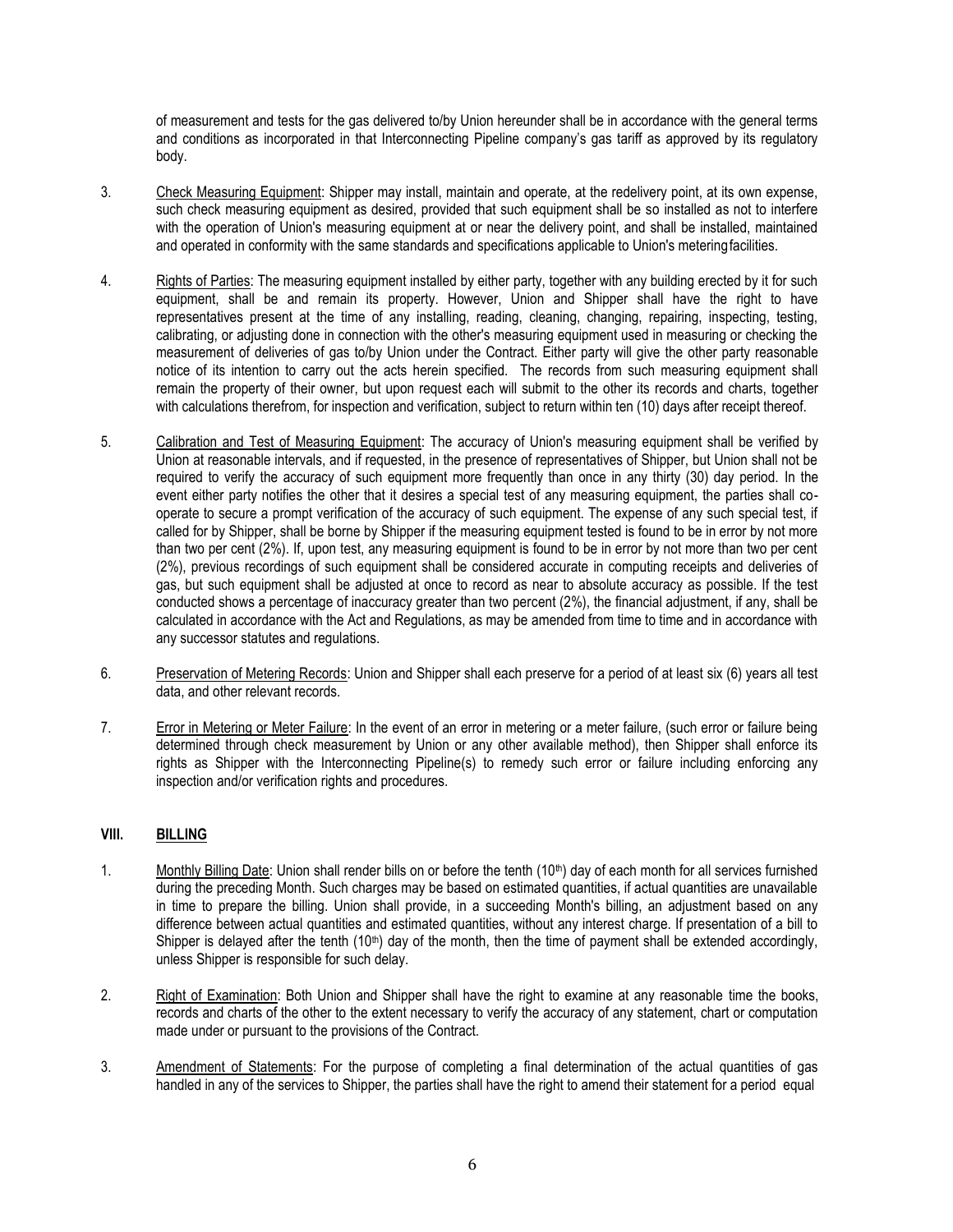to the time during which the Interconnecting Pipeline retains the right to amend their statements, which period shall not exceed three (3) years from the date of termination of the Contract.

# **IX. PAYMENTS**

- 1. Monthly Payments: Shipper shall pay the invoiced amount directly into Union's bank account as directed on the invoice on or before the twentieth (20th) day of each month. If the payment date is not a Business Day, then payment must be received in Union's account on the first Business Day preceding the twentieth (20th) day of the month.
- 2. Remedies for Non-payment: Should Shipper fail to pay all of the amount of any bill as herein provided when such amount is due,
	- a. Shipper shall pay to Union interest on the unpaid portion of the bill accruing at a rate per annum equal to the minimum commercial lending rate of Union's principal banker in effect from time to time from the due date until the date of payment; and,
	- b. If such failure to pay continues for thirty (30) days after payment is due, Union, in addition to any other remedy it may have under the Contract, may suspend services until such amount is paid. Notwithstanding such suspension, all demand charges shall continue to accrue hereunder as if such suspension were not in place.

If Shipper in good faith disputes the amount of any such bill or part thereof Shipper shall pay to Union such amounts as it concedes to be correct. At any time thereafter, within twenty (20) days of a demand made by Union, Shipper shall furnish financial assurances satisfactory to Union, guaranteeing payment to Union of the amount ultimately found due upon such bill after a final determination. Such a final determination may be reached either by agreement, arbitration decision or judgement of the courts, as may be the case. Union shall not be entitled to suspend services because of such non-payment unless and until default occurs in the conditions of such financial assurances or default occurs in payment of any other amount due to Union hereunder.

Notwithstanding the foregoing, Shipper is not relieved from the obligation to continue its deliveries of gas to Union under the terms of any agreement, where Shipper has contracted to deliver specified quantities of gas to Union.

- 3. Billing Adjustments: If it shall be found that at any time or times Shipper has been overcharged or undercharged in any form whatsoever under the provisions of the Contract and Shipper shall have actually paid the bills containing such overcharge or undercharge, Union shall refund the amount of any such overcharge and interest shall accrue from and including the first day of such overcharge as paid to the date of refund and shall be calculated but not compounded at a rate per annum determined each day during the calculation period to be equal to the minimum commercial lending rate of Union's principal banker, and the Shipper shall pay the amount of any such undercharge, but without interest. In the event Union renders a bill to Shipper based upon measurement estimates, the required adjustment to reflect actual measurement shall be made on the bill next following the determination of such actual measurement, without any charge of interest. In the event an error is discovered in the amount billed in any statement rendered by Union, such error shall be adjusted by Union. Such overcharge, undercharge or error shall be adjusted by Union on the bill next following its determination (where the term "**bill next following**" shall mean a bill rendered at least fourteen (14) days after the day of its determination), provided that claim therefore shall have been made within three (3) years from the date of the incorrect billing. In the event any refund is issued with Shipper's bill, the aforesaid date of refund shall be deemed to be the date of the issue of bill.
- 4. Taxes: In addition to the charges and rates as per the applicable rate schedules and price schedules, Shipper shall pay all Taxes which are imposed currently or subsequent to the execution of the Contract by any legal authority having jurisdiction and any amount in lieu of such Taxes paid or payable by Union.
- 5. Set Off: If either party shall, at any time, be in arrears under any of its payment obligations to the other party under the Contract, then the party not in arrears shall be entitled to reduce the amount payable by it to the other party in arrears under the Contract, or any other contract, by an amount equal to the amount of such arrears or other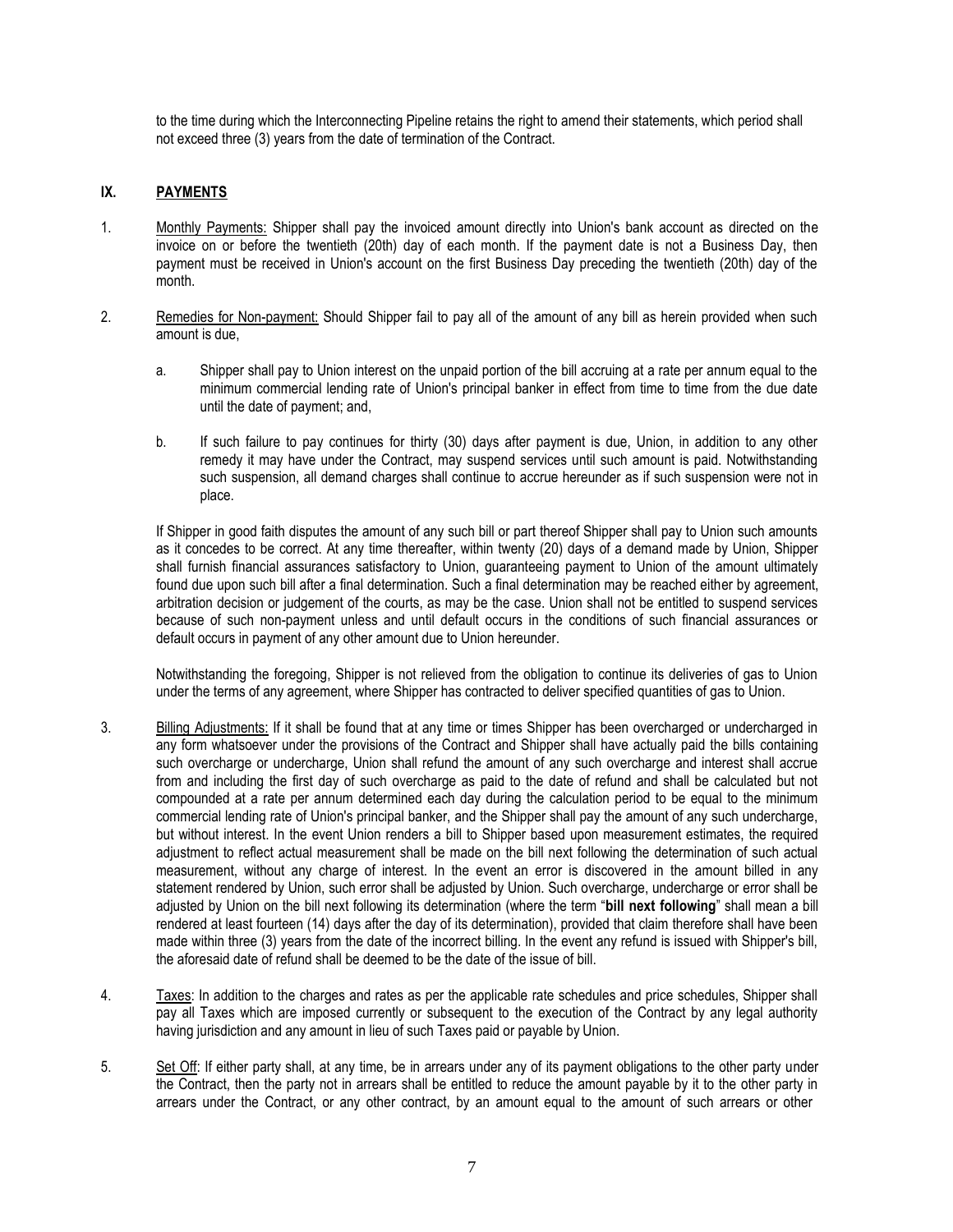indebtedness to the other party. In addition to the foregoing remedy, Union may, upon forty-eight (48) hours verbal notice, to be followed by written notice, take possession of any or all of Shipper's gas under the Contract or any enhancement to the Contract, which shall be deemed to have been assigned to Union, to reduce such arrears or other indebtedness to Union. For each GJ of Shipper's gas that is deemed to be assigned to Union, the value shall be determined as the lowest weighted average price, for NGX Union-Dawn Day Ahead Index, as published on the NGX website (currently located at [www. n](http://www/)gx.com), or a successor publication acceptable to Union, for the day of, day prior, and day after the date the gas is deemed assigned to Union.

# **X. ARBITRATION**

If and when any dispute, difference or question shall arise between the parties hereto touching the Contract or anything herein contained, or the construction hereof, or the rights, duties or liabilities of the parties in relation to any matter hereunder, the matter in dispute shall be submitted and referred to arbitration within ten (10) days after written request of either party. Upon such request each party shall appoint an arbitrator, and the two so appointed shall appoint a third. A majority decision of the arbitrators shall be final and binding upon both parties. In all other respects the provisions of the Arbitration Act, 1991, or any act passed in amendment thereof or substitution therefore, shall apply to each such submission. Operations under the Contract shall continue, without prejudice, during any such arbitration and the costs attributable to such arbitration shall be shared equally by the parties hereto.

# **XI. FORCE MAJEURE**

- 1. Definition: The term "force majeure" as used herein shall mean acts of God, strikes, lockouts or any other industrial disturbance, acts of the public enemy, sabotage, wars, blockades, insurrections, riots, epidemics, landslides, lightning, earthquakes, fires, storms, floods, washouts, arrests and restraints of governments and people, civil disturbances, explosions, breakage or accident to machinery or lines of pipe, freezing of wells or lines of pipe, inability to obtain materials, supplies, permits or labour, any laws, orders, rules, regulations, acts or restraints of any governmental body or authority (civil or military), any act or omission that is excused by any event or occurrence of the character herein defined as constituting force majeure, any act or omission by parties not controlled by the party having the difficulty and any other similar cases not within the control of the party claiming suspension and which by the exercise of due diligence such party is unable to prevent or overcome.
- 2. Notice: In the event that either the Shipper or Union is rendered unable, in whole or in part, by force majeure, to perform or comply with any obligation or condition of the Contract, such party shall give notice and full particulars of such force majeure in writing delivered by hand, fax or other direct written electronic means to the other party as soon as possible after the occurrence of the cause relied on and subject to the provision of this Article.
- 3. Applicability: Neither party shall be entitled to the benefit of the provisions of force majeure hereunder if any or all of the following circumstances prevail: the failure resulting in a condition of force majeure was caused by the negligence of the party claiming suspension; the failure was caused by the party claiming suspension where such party failed to remedy the condition by making all reasonable efforts (short of litigation, if such remedy would require litigation); the party claiming suspension failed to resume the performance of such condition obligations with reasonable dispatch; the failure was caused by lack of funds; the party claiming suspension did not, as soon as possible after determining, or within a period within which it should acting reasonably have determined, that the occurrence was in the nature of force majeure and would affect its ability to observe or perform any of its conditions or obligations under the Contract, give to the other party the notice required hereunder.
- 4. Notice of Remedy: The party claiming suspension shall likewise give notice as soon as possible after the force majeure condition is remedied, to the extent that the same has been remedied, and that such party has resumed or is then in a position to resume the performance of the obligations and conditions of the Contract.
- 5. Delivery and Receipt Obligations: An event of force majeure on Union's system will excuse the failure to deliver gas by Union or the failure to accept gas by Union hereunder, and both parties shall be excused from performance of their obligations hereunder, except for payment obligations, to the extent of and for the duration of the force majeure.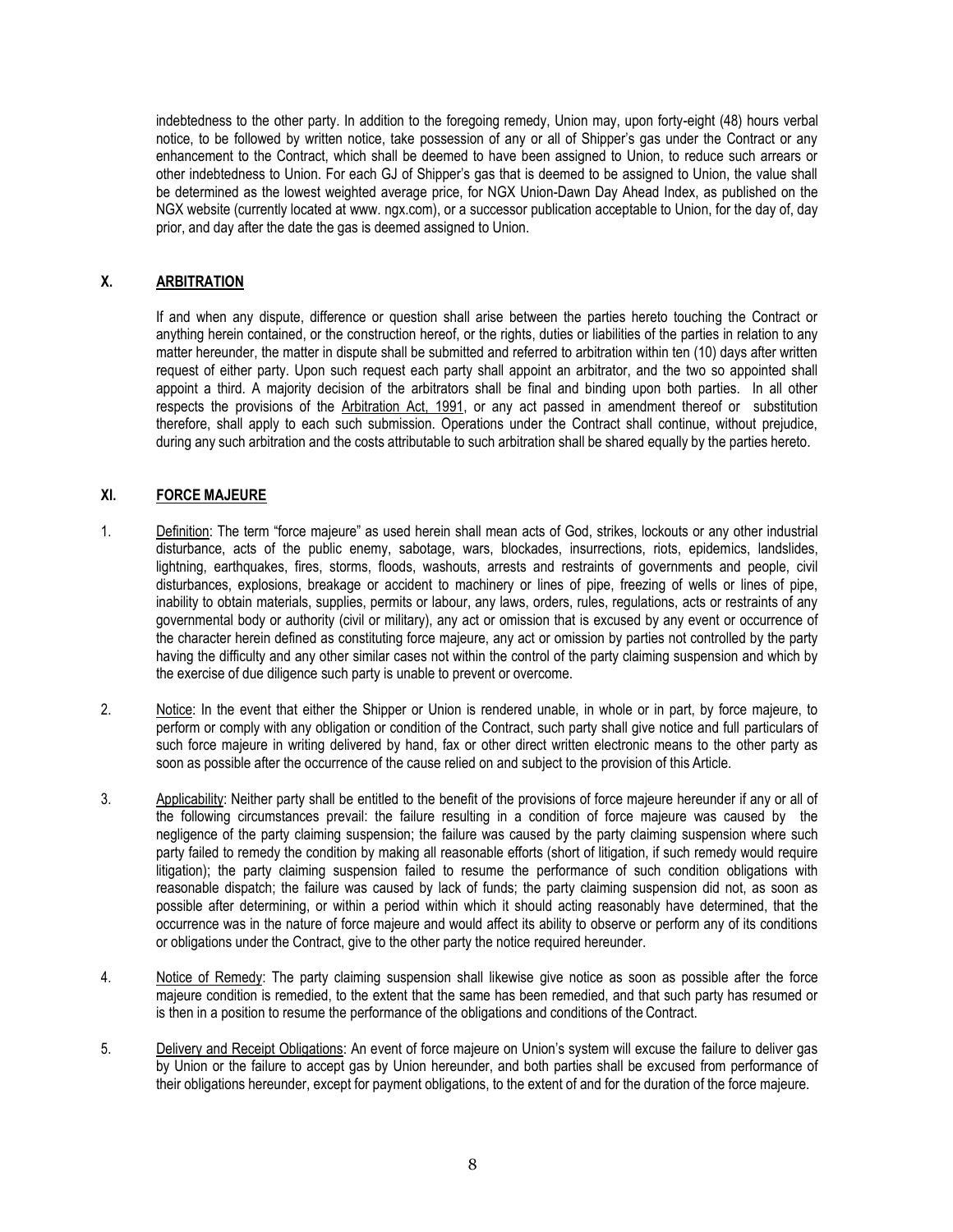- 6. Upstream or Downstream Force Majeure: An event of force majeure upstream or downstream of Union's system shall not relieve Shipper of any payment obligations.
- 7. Delayed Receipts and Deliveries: If: (i) Union is prevented by reason of an event of force majeure on Union's system from receiving or delivering the Shipper Quantity; and (ii) Shipper agrees to accept delayed receipts or deliveries as contemplated herein; then Union shall make all reasonable efforts to receive or deliver the Shipper Quantity as soon as practicable and on such Day(s) as are agreed to by Shipper and Union. To the extent that Union receives or delivers the Shipper Quantity on this basis, Shipper shall not receive any demand charge relief as contemplated in Article XI herein.
- 8. Demand Charge Relief: Subject to Section 7 of Article XI herein, if on any Day Union fails to receive or deliver the Shipper Quantity by reason of force majeure on Union's system, then for that Day Union shall credit to Shipper's invoice an amount equal to one-half of the applicable Daily Demand Rate, as defined in this Section, divided by the Daily Firm Quantity, and multiplied by the difference between the Shipper Quantity and (i) the amount by which the Storage Account increased that Day if Shipper nominated receipts into the Storage Account, or (ii) the amount by which the Storage Account decreased that Day if Shipper nominated deliveries from the Storage Account. In no event shall Shipper be entitled to a credit in any month that exceeds one-half of the Monthly Demand Charge for that month. The term "**Daily Demand Rate**" shall mean the Monthly Demand Charge divided by the number of days in the month for which such rate is being calculated.
- 9. Curtailment: If, due to the occurrence of an event of force majeure as outlined above, the capacity for gas deliveries and/or receipts by Union is impaired, it may be necessary for Union to curtail Shipper's gas deliveries and/or receipts to Union hereunder, via proration based on the capacity available for the Day. This prorating shall be determined by multiplying the capacity available on the Day, by a fraction where the numerator is Shipper's nominated firm quantity and the denominator is the total of all such nominated firm quantities for nominated services and planned consumption for in-franchise customers on the Day. For the purposes of this Article XI, firm services shall mean all firm services provided by Union to in-franchise customers and ex-franchise shippers.

### **XII. DEFAULT AND TERMINATION**

In case of the breach or non-observance or non-performance on the part of either party hereto of any covenant, proviso, condition, restriction or stipulation contained in the Contract (but not including herein failure to take or make delivery in whole or in part of the gas delivered to/by Union hereunder occasioned by any of the reasons provided for in Article XI herein) which has not been waived by the other party, then and in every such case and as often as the same may happen, the non-defaulting party may give written notice to the defaulting party requiring it to remedy such default and in the event of the defaulting party failing to remedy the same within a period of thirty (30) days from receipt of such notice, the non-defaulting party may at its sole option declare the Contract to be terminated and thereupon the Contract shall be terminated and be null and void for all purposes other than and except as to any liability of the parties under the same incurred before and subsisting as of termination. The right hereby conferred upon each party shall be in addition to, and not in derogation of or in substitution for, any other right or remedy which the parties respectively at law or in equity shall or may possess.

### **XIII. AMENDMENT**

Subject to Article XV herein and the ability of Union to amend the Market Price Service Schedule, no amendment or modification of a Contract, except for an Interruptible Service HUB Contract, shall be effective unless the same shall be in writing and signed by each of the Shipper and Union.

### **XIV. NON-WAIVER AND FUTURE DEFAULT**

No waiver of any provision of the Contract shall be effective unless the same shall be in writing and signed by the party entitled to the benefit of such provision and then such waiver shall be effective only in the specific instance and for the specified purpose for which it was given. No failure on the part of Shipper or Union to exercise, and no course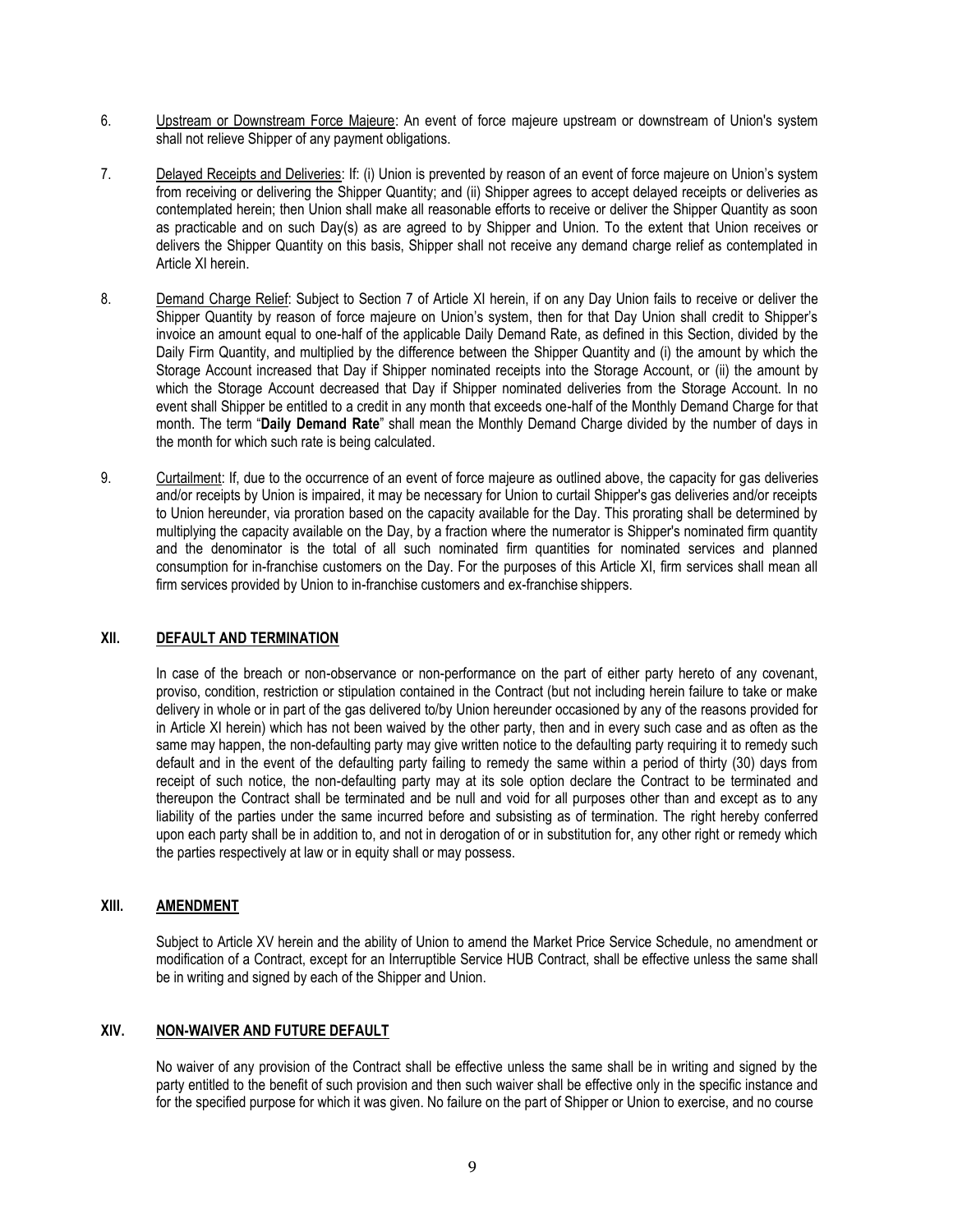of dealing with respect to, and no delay in exercising, any right, power or remedy under the Contract shall operate as a waiver thereof.

# **XV. LAWS, REGULATIONS AND ORDERS**

The Contract and the respective rights and obligations of the parties hereto are subject to all present and future valid laws, orders, rules and regulations of any competent legislative body, or duly constituted authority now or hereafter having jurisdiction and the Contract shall be varied and amended to comply with or conform to any valid order or direction of any board, tribunal or administrative agency which affects any of the provisions of the Contract.

### **XVI. RESERVED FOR FUTURE USE**

*Intentionally Blank*

# **XVII. RESERVED FOR FUTURE USE**

*Intentionally Blank*

# **XVIII. SERVICE CURTAILMENT**

- 1. Capacity Sharing: Where requests for interruptible service hereunder exceed the capacity available for such services, Union will allocate capacity as per Union's procedures and policies and shippers shall be so advised. Any interruptible service provided herein is subordinate to any and all firm services supplied by Union and is subordinate to Union's own operational or system requirements.
- 2. Capacity Procedures: Union reserves the right to change its procedures for sharing interruptible capacity and will provide Shipper with two (2) months prior notice of any such change.
- 3. Maintenance: Union's facilities from time to time may require maintenance or construction. If such maintenance or construction is required, and in Union's sole opinion, acting reasonably, such maintenance or construction may impact Union's ability to meet Shipper's requirements, Union shall provide at least ten (10) days notice to Shipper, except in the case of an emergency. In the event the maintenance impacts Union's ability to meet Shipper's requirements, Union shall not be liable for any damages and shall not be deemed in breach of the Contract. To the extent that Union's ability to accept and/or deliver Shipper's gas is impaired, the Monthly Demand Charge shall be reduced in accordance with Article XI Section 8.

Union shall use reasonable efforts to determine a mutually acceptable period during which such maintenance or construction will occur and also to limit the extent and duration of any impairments. Union will endeavour to schedule and complete the maintenance and construction, which would normally be expected to impact on Union's ability to meet Shipper's requirements, during the period from April 1 through to November 1.

### **XIX. SHIPPER'S REPRESENTATIONS AND WARRANTIES**

- 1. Shipper's Warranty: Shipper warrants that it will, if required, maintain, or have maintained on its behalf, all external approvals including the governmental, regulatory, import/export permits and other approvals or authorizations that are required from any federal, state or provincial authorities for the gas quantities to be handled under the Contract. Shipper further warrants that it shall maintain in effect the Facilitating Agreements.
- 2. Financial Representations: Shipper represents and warrants that the financial assurances (including the Initial Financial Assurances and Security) (if any) shall remain in place throughout the term hereof, unless Shipper and Union agree otherwise. Shipper shall notify Union in the event of any change to the financial assurances throughout